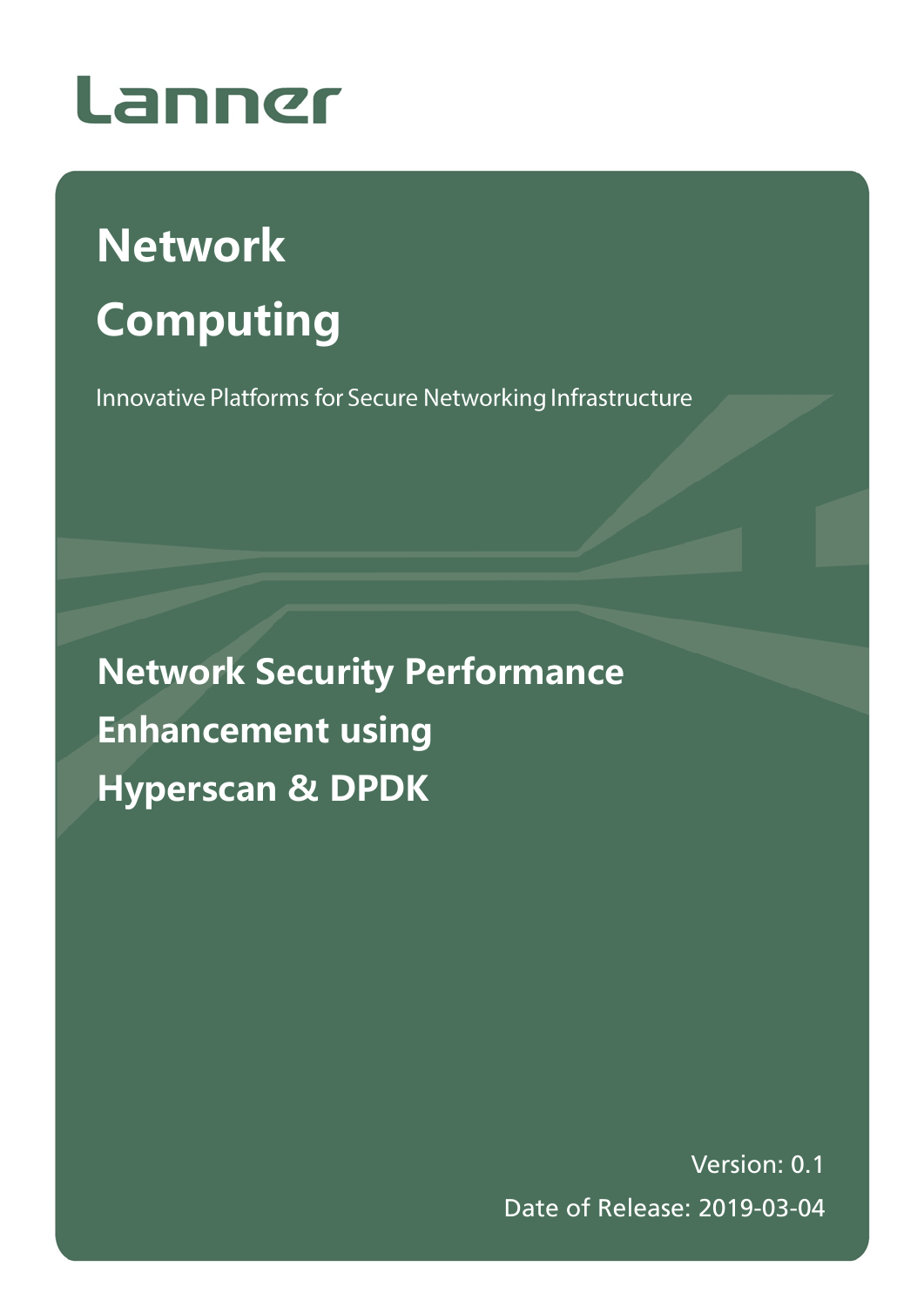### **Overview**

DPI (Deep Packet Inspection), IDS (intrusion detection system) and IPS (intrusion prevention system) are a few of the critical infrastructures used in cyber security technology. They are frequently used in addition to other deployed hardware firewalls. Given the pace at which new applications are emerging and the data is growing, there is an increased demand for securing oneself from cyber threats. Hence, to achieve success without compromising on application serviceability and QoS (quality of service), a highly flexible system architecture based on software is required to build performant platforms for DPI, IDS and IPS.

In a conventional approach to enhance performance, IT managers consult with purpose-built hardware vendors to come up with a set of line-rated, dedicated devices. Due to its vendor lock-in nature, maintenance cost tends to pile up operational expenditure and negatively impact profitability. With the ever increasing threats of cyber-attack, for the system defense to stay up to date, frequent software and signature updates become highly critical.

Software pattern matching, compute intensive module, multi-core implementation, and hyper-threaded x86 architectures are an optimal and cost-efficient combination to boost network security performance. This paper showcases how Lanner's all-new high performance 1U network appliance [NCA-5710,](http://www.lannerinc.com/products/network-appliances/x86-rackmount-network-appliances/nca-5710) powered by dual Intel® Xeon® Scalable processors, can improve its DPI performance with integrated accelerators like DPDK and Hyperscan technology.

### **Hyperscan Technology**

Hyperscan is a software based regular expression (regex) matching library. It is an open source project that uses a highly optimized algorithm and takes advantage of Intel® architecture. It supports PCRE (Perl Compatible Regular Expression) syntax. It is very flexible to use in real-world networking deployments as it comes with pre-built C APIs. Its pattern and string matching capability offers low latency, high parallelism and easy portability (due to its OS independent nature). It is designed to offer high performance and has the ability to match multiple expressions simultaneously.

For Hyperscan documentation, please refer to: <https://software.intel.com/en-us/articles/introduction-to-hyperscan>

This white paper demonstrates test results with default search engine for Snort®, Snort® patched with Hyperscan and Snort® running with DPDK Kni. Snort-2.x versions need a separate patch to take advantage of Hyperscan. Hyperscan can be enabled or disabled by changing the configuration files.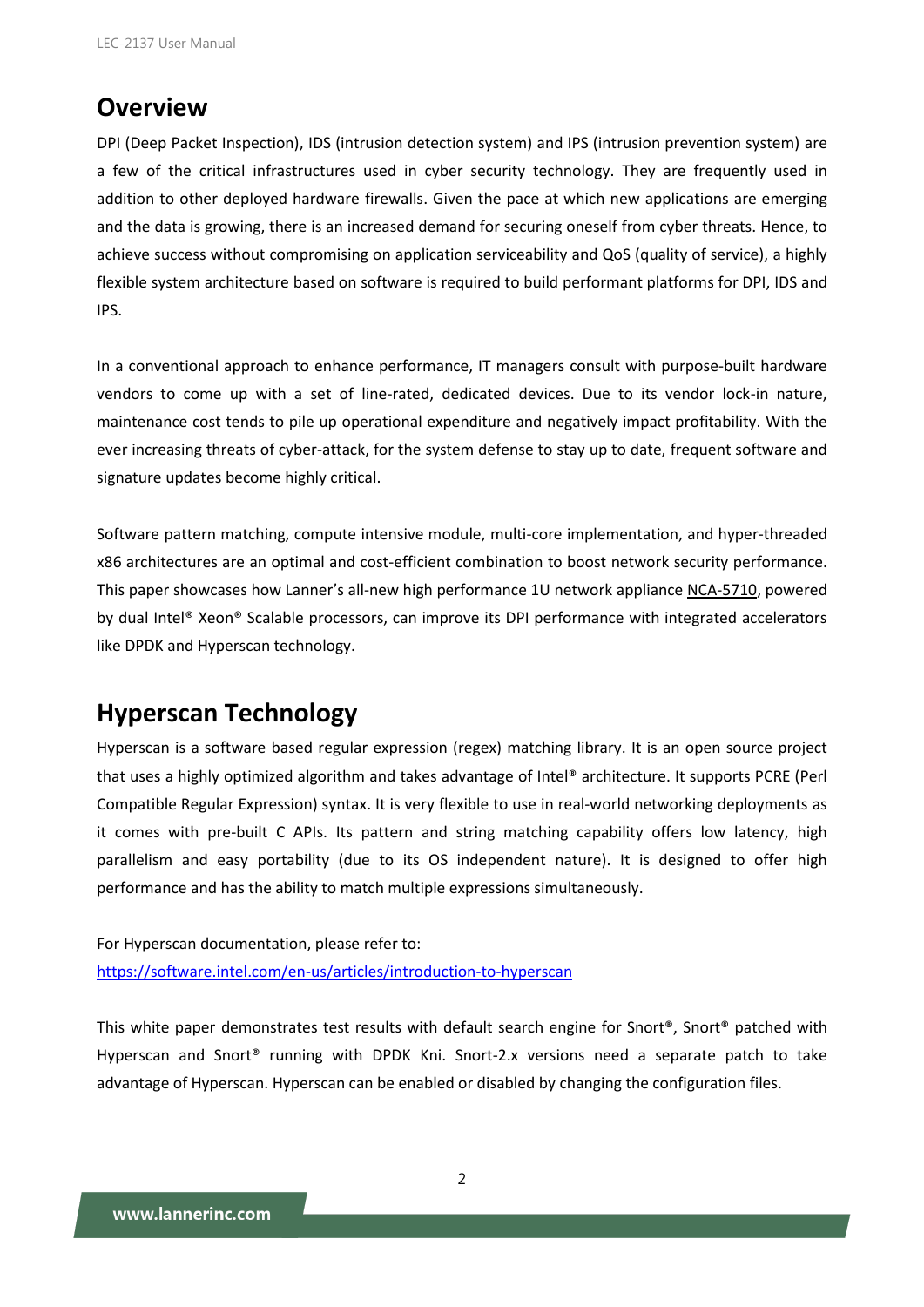### **Software - Snort®**

[Snort®](https://www.snort.org/) is an open source network intrusion prevention system, capable of performing real-time traffic analysis and packet monitoring on IP networks. It can perform protocol analysis, content searching/matching and can be used to detect a variety of attacks and probes. These attacks include buffer overflows, stealth port scans, CGI attacks, SMB probes, OS fingerprinting attempts and other complicated threats. In this test, Snort® is running in Linux\* kernel space.

Quote from<https://snort.org/>

### **DPDK KNI**

The Kernel NIC Interface (KNI) is a DPDK kernel module that allows userspace applications to share packets with the kernel networking stack. To accomplish this, DPDK userspace application uses an IOCTL call to request the creation of a KNI virtual device in the Linux\* kernel. The IOCTL call provides interface information and the DPDK's physical address space. This is re-mapped into the kernel address space by the KNI kernel loadable module that saves the information to a virtual device context. The DPDK creates FIFO queues for packet ingress and egress to the kernel module for each device allocated.

The KNI kernel loadable module is a standard net driver, which upon receiving the IOCTL call access the DPDK's FIFO queue to receive/transmit packets from/to the DPDK userspace application. The FIFO queues contain pointers to data packets in the DPDK. This:

- Provides a faster mechanism to interface with the kernel net stack and eliminates system calls
- Facilitates the DPDK using standard Linux\* userspace net tools (tcpdump, ftp, and so on)
- Eliminate the copy\_to\_user and copy\_from\_user operations on packets.

For more information please refer to: [https://doc.dpdk.org/guides/sample\\_app\\_ug/kernel\\_nic\\_interface.html](https://doc.dpdk.org/guides/sample_app_ug/kernel_nic_interface.html)

### **Traffic Profile**

For the purpose of simulating a real-world network, a pcap file is loaded into the traffic generator. Its packet size varies anywhere from 42B to 1514B. This pcap is captured using a web crawling script that collects traffic from top 200 sites.

Below command line shows how Snort® can be used to read a pcap.

 $\bullet$  Snort® -r <pcap file>

Below is an example on the different fields of a pcap:

05/03-07:03:40.913946 192.168.15.101:53 -> 192.168.15.12:51806

3

www.lannerinc.com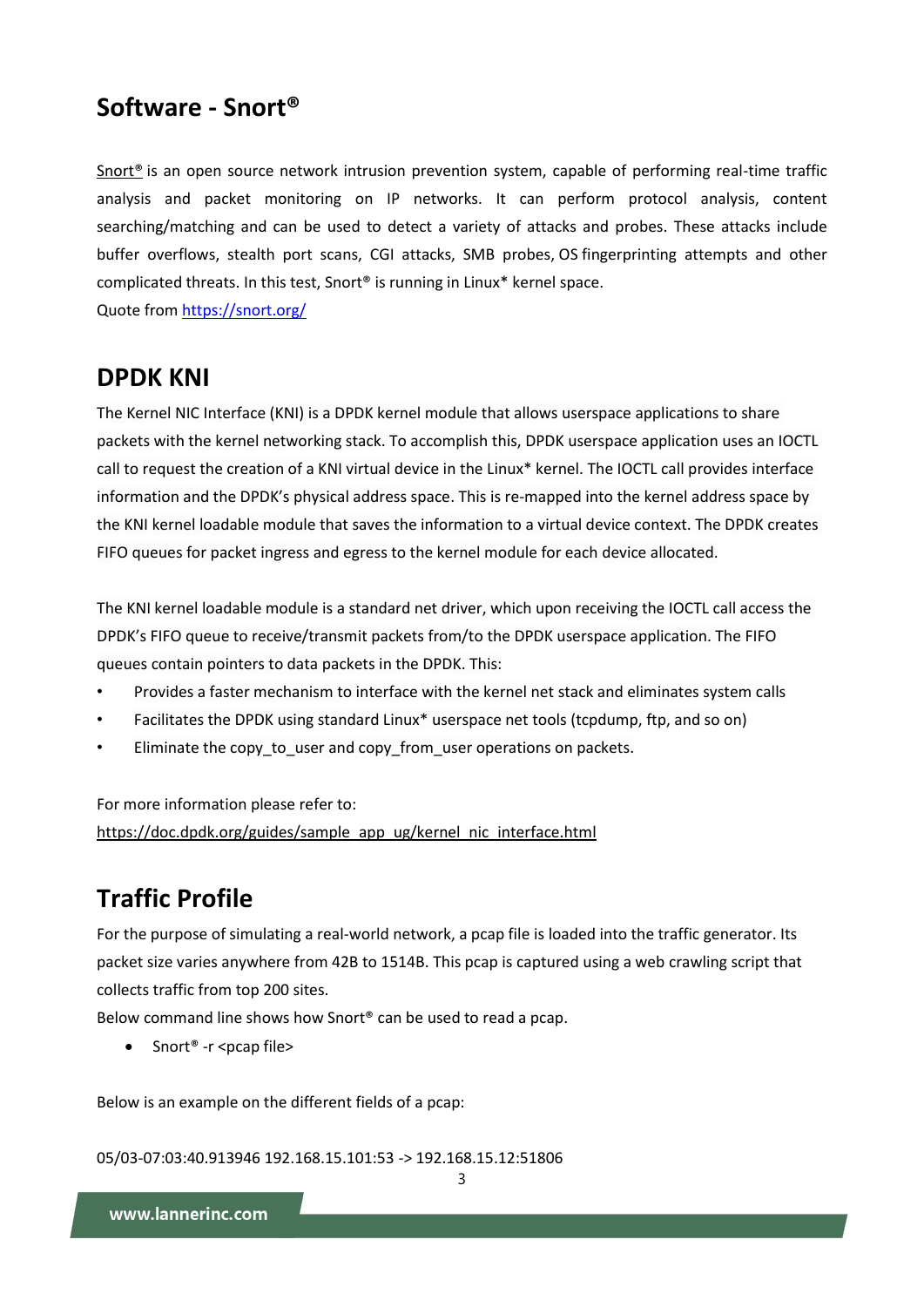UDP TTL:64 TOS:0x0 ID:0 IpLen:20 DgmLen:156 DF

#### Len: 128

| <b>Packet Field Information</b> |                       |  |  |  |
|---------------------------------|-----------------------|--|--|--|
| Date                            | 05/03-07:03:40.913946 |  |  |  |
| Source IP                       | 192.168.15.101        |  |  |  |
| <b>Source Port</b>              | 53                    |  |  |  |
| <b>Destination IP</b>           | 192.168.15.12         |  |  |  |
| <b>Destination Port</b>         | 51806                 |  |  |  |
| <b>IP Header Length</b>         | IpLen                 |  |  |  |
| <b>Total Packet Length</b>      | DgmLen                |  |  |  |
| Protocol                        | UDP                   |  |  |  |

*Table 1: Pcap Information*

### **Test Methodology**

The following test methodology demonstrates performance of Snort® when default aho-corasick search algorithm is replaced with Hyperscan.

- 1. Configure and start traffic on Pktgen:
	- **•** pktgen -l 3,4,5,6,7 -n 4 -w 02:00.0 -w 02:00.1 -- -p 0x3 -P -m "[1:3].0, [2:4].1" -s 0: snort/<pcap> -s 1: snort/<pcap>

|           | <b>Pktgen Arguments:</b>                                           |  |  |  |  |
|-----------|--------------------------------------------------------------------|--|--|--|--|
| -1        | logical cores<br>$\overline{\phantom{a}}$                          |  |  |  |  |
| -n        | - Number of memory channels                                        |  |  |  |  |
| -w        | - Add a PCI device in white list.                                  |  |  |  |  |
| -P        | - Enable PROMISCUOUS mode on all ports.                            |  |  |  |  |
| -m        | - Matrix for mapping ports to logical cores.                       |  |  |  |  |
| -s P:file | PCAP packet stream file, 'P' is the port number.<br>$\blacksquare$ |  |  |  |  |

Bi-directional traffic is started on Pktgen at 10% rate using 2x10GbE ports by issuing the following commands on pktgen-DPDK's terminal

- Set all rate 10
- **Start all**
- 2. Configure and run Snort<sup>®</sup>

**Scenario 1:** Snort<sup>®</sup> running in kernel space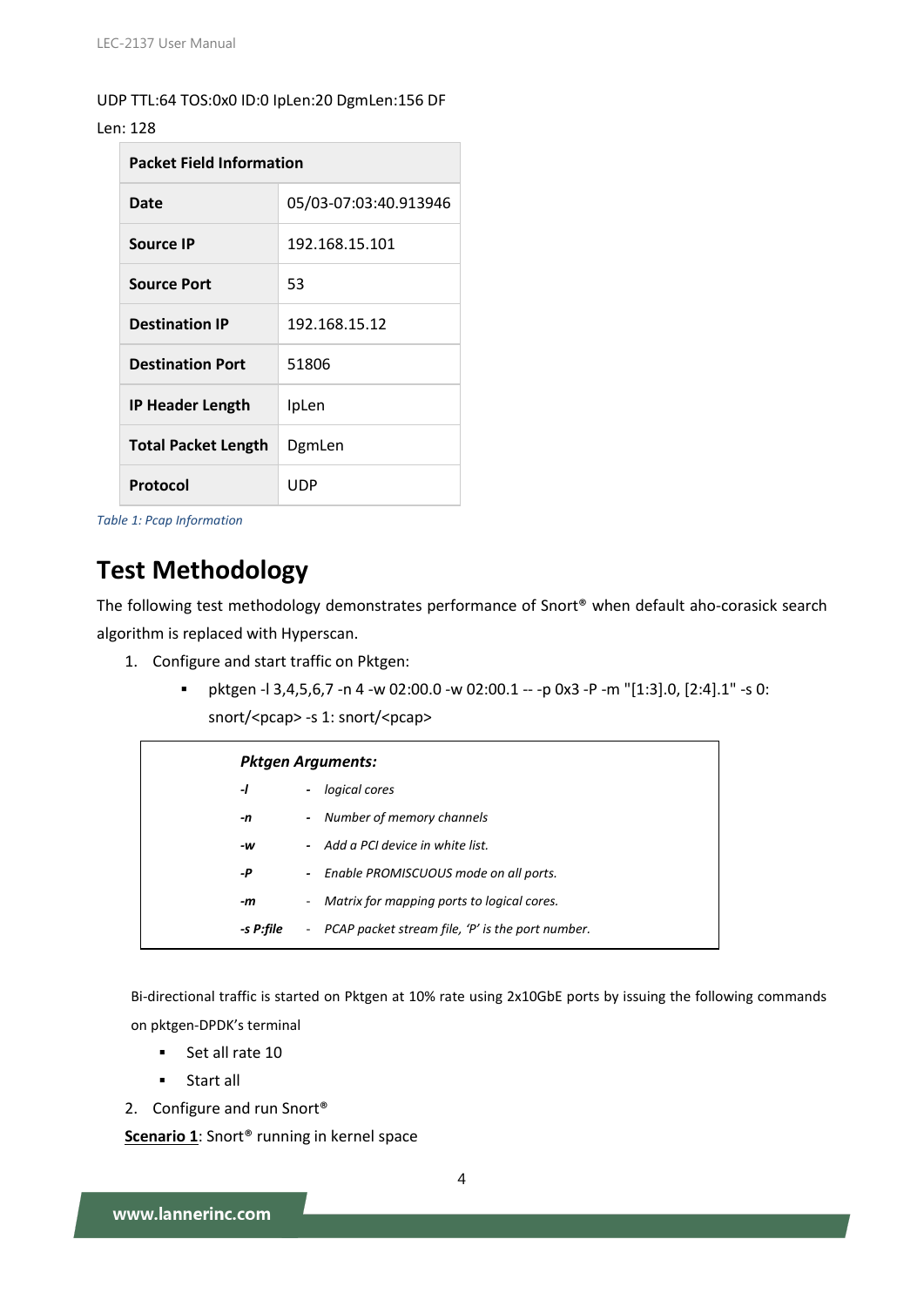- Bring up ports
	- $\triangleright$  ifconfig enp24s0f0 up
	- $\triangleright$  ifconfig enp24s0f1 up
- Snort® commandline:
	- taskset -c 2 snort -Q -i enp24s0f0:enp24s0f1 -Nb -A none -c

/usr/local/etc/snort/snort\_hs.conf

| Snort <sup>®</sup> Arguments: |  |                                                            |  |  |  |
|-------------------------------|--|------------------------------------------------------------|--|--|--|
| taskset                       |  | - Set the core needed to run snort                         |  |  |  |
| -Q                            |  | - Inline mode                                              |  |  |  |
| -i <if></if>                  |  | - Listen on interface <if></if>                            |  |  |  |
| -N                            |  | - Turn off logging (alerts still work)                     |  |  |  |
| -b                            |  | - Log packets in tcpdump format (much faster!)             |  |  |  |
|                               |  | <b>-c <rules></rules></b> - Use Rules File <rules></rules> |  |  |  |
|                               |  |                                                            |  |  |  |

#### *Snort® Configurations:*

*For snort - unmodified:* 

*config detection: search-method ac-split search-optimize max-pattern-len 20*

#### *For snort - Hyperscan MPSE:*

*config detection: search-method Hyperscan split-any-any*

*There are two tests in Hyperscan: PCRE-Hyperscan(default config detection setting) and* 

*MPSE-Hyperscan(config detection: search method Hyperscan).*

#### **Scenario 2**: Configure Snort®(Hyperscan) with DPDK kni

- **•** DPDK configurations and commandLine:
	- insmod <dpdk>/kmod/igb\_uio.ko
	- $\triangleright$  insmod <dpdk>/kmod/rte\_kni.ko kthread\_mode=multiple
	- > <dpdk>/tools/dpdk-devbind.py -b igb\_uio 18:00.0 18:00.1
	- $\triangleright$  <dpdk>/examples/kni/build/kni -c 0xf0 -n 4 -- -P -p 0x3
	- --config="(0,4,5,4),(1,6,7,5)"
- Bring up Ports
	- $\triangleright$  ifconfig vEth0\_0 up
	- $\triangleright$  ifconfig vEth1 0 up
- Snort® commandline
	- taskset -c 2 snort -Q -i vEth0\_0:vEth1\_0 -Nb -A none -c /usr/local/etc/snort/snort\_hs.conf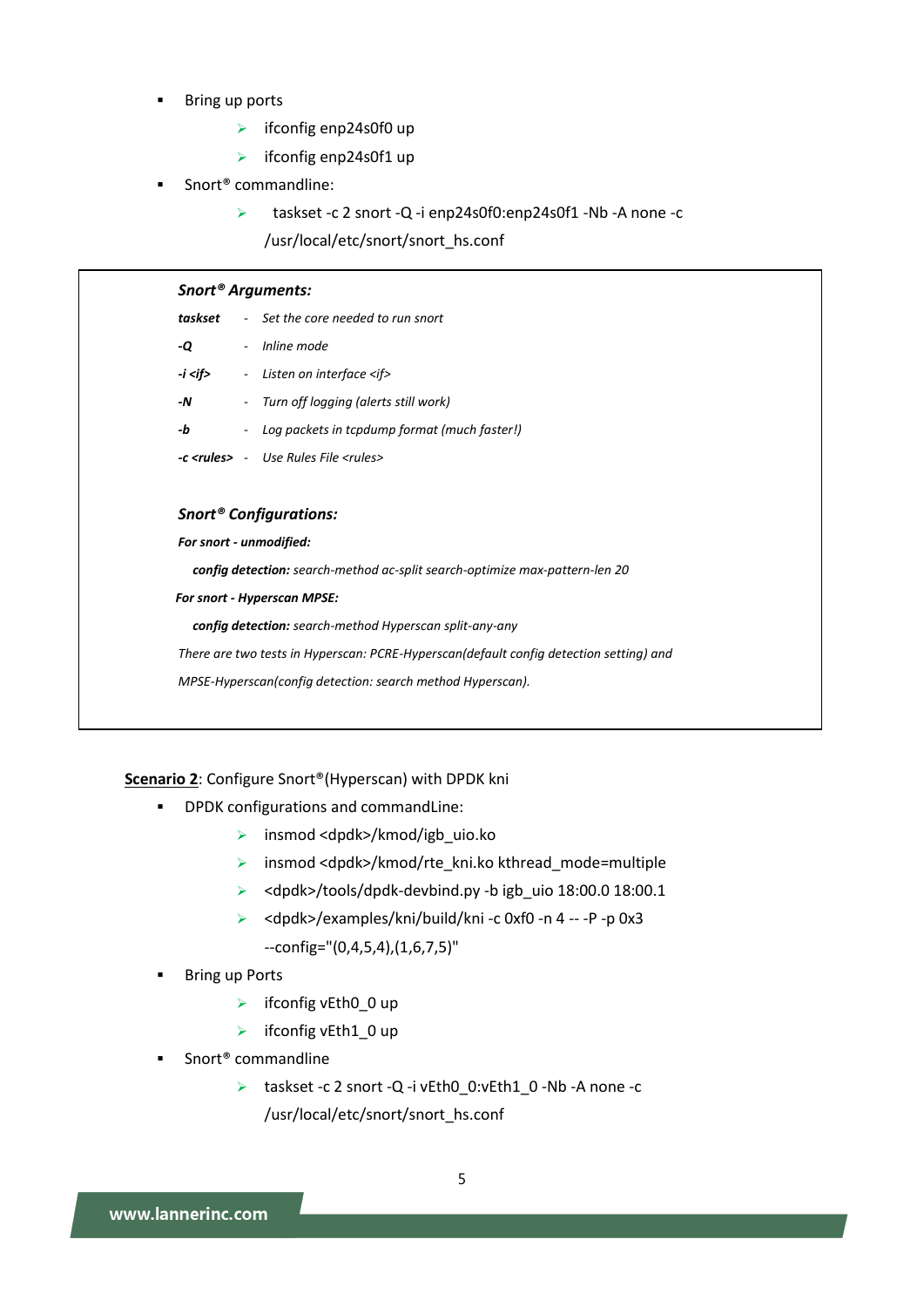*DPDK kni Arguments: -n <NUM>: Number of memory channels per processor socket -P : Set all ports to promiscuous mode so that packets are accepted regardless of the packet's Ethernet MAC destination address. -p <PORTMASK>: Hexadecimal bitmask of ports to configure.* -c corelist: *The EAL options must include the lcores specified by* lcore\_rx *and* lcore\_tx *for each port, but does not need to include lcores specified by* lcore\_kthreadas *those cores are used to pin the kernel threads in the* rte\_kni *kernel module. --config="(port,lcore\_rx,lcore\_tx[,lcore\_kthread,...])[,(port,lcore\_rx,lcore\_tx[,lcore\_kthread,...])]" : Determines which lcores the Rx and Tx DPDK tasks, and (optionally) the KNI kernel thread(s) are bound to for each physical port.*

- 3. Once Snort® is started, on a different terminal, application is stopped by calling pkill command.
	- sleep <time in seconds>; pkill snort
	- Time in seconds can be 30 seconds or 5 minutes. The results for both 30s and 5mins are consistent.
- 4. Throughput (Mbps) is noted down from pktgen-DPDK side before Snort<sup>®</sup> is killed
- 5. Once Snort<sup>®</sup> completes tests, packets-per-second reported by Snort<sup>®</sup> is also noted down.

# **DPI Performance Enhancement** with Intel Hyperscan+DPDK KNI



*Figure 1: Test Setup*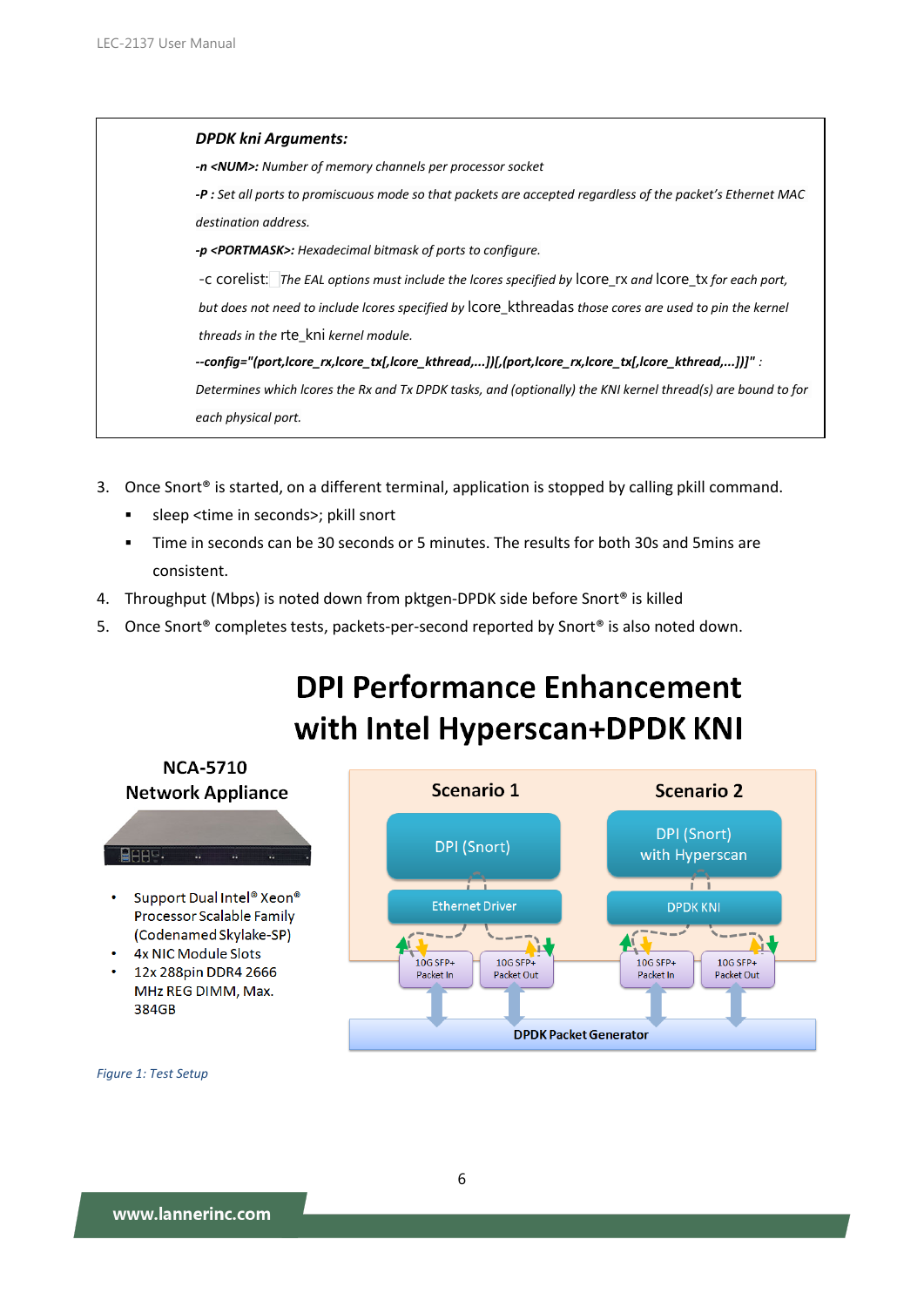## **System Configuration**

#### **DPI Network Appliance- NCA-5710**

| <b>Hardware</b>   |                                                                                  |  |  |  |
|-------------------|----------------------------------------------------------------------------------|--|--|--|
| Platform          | Intel <sup>®</sup> Xeon <sup>®</sup> Scalable Processor                          |  |  |  |
| <b>CPU</b>        | Intel® Xeon® Gold 6144 CPU @ 3.50GHz * 2                                         |  |  |  |
| <b>Memory</b>     | 8 GB (4 GB * 2) DDR4                                                             |  |  |  |
| <b>HDD</b>        | 320GB WD3200LPLX                                                                 |  |  |  |
| <b>NIC</b>        | 4-port 10Gbe SFP with Intel Fortville XL710 Ethernet controller (NCS2-IXM407) *2 |  |  |  |
| <b>Software</b>   |                                                                                  |  |  |  |
| <b>Host OS</b>    | Ubuntu 16.04.1 with kernel 4.4.0-116-generic                                     |  |  |  |
| <b>NIC Driver</b> | i40e v1.4.25-k<br>(natural from OS kernel)                                       |  |  |  |
| <b>DPDK</b>       | v16.07.2                                                                         |  |  |  |
| <b>DAQ</b>        | v2.0.6                                                                           |  |  |  |
| <b>Snort</b>      | v2.9.8.2 with snort-2982-hyperscan-v3.patch                                      |  |  |  |
| <b>Snort Rule</b> | snortrules-snapshot-2983                                                         |  |  |  |
| <b>Hyperscan</b>  | v5.0.0                                                                           |  |  |  |

*Table 2: DPI Network Appliance -NCA-5710 System Configuration*

#### **4.2 Packet Generator (MB-8896)**

| <b>Hardware</b>       |                                                                                                                                                              |
|-----------------------|--------------------------------------------------------------------------------------------------------------------------------------------------------------|
| <b>Platform</b>       | Intel <sup>®</sup> 5th Generation Processors                                                                                                                 |
| <b>CPU Model name</b> | Intel <sup>®</sup> Xeon® CPU E5-2640 v4 @ 2.40GHz * 2                                                                                                        |
| <b>Memory</b>         | 32GB (8 GB * 4) DDR4                                                                                                                                         |
| <b>HDD</b>            | 240GB Micron M500IT                                                                                                                                          |
| <b>NIC</b>            | 2-port 10Gbe SFP with Intel Corporation 82599ES Ethernet controller (IXM204)<br>4-port 10Gbe SFP with Intel Corporation 82599ES Ethernet controller (IXM405) |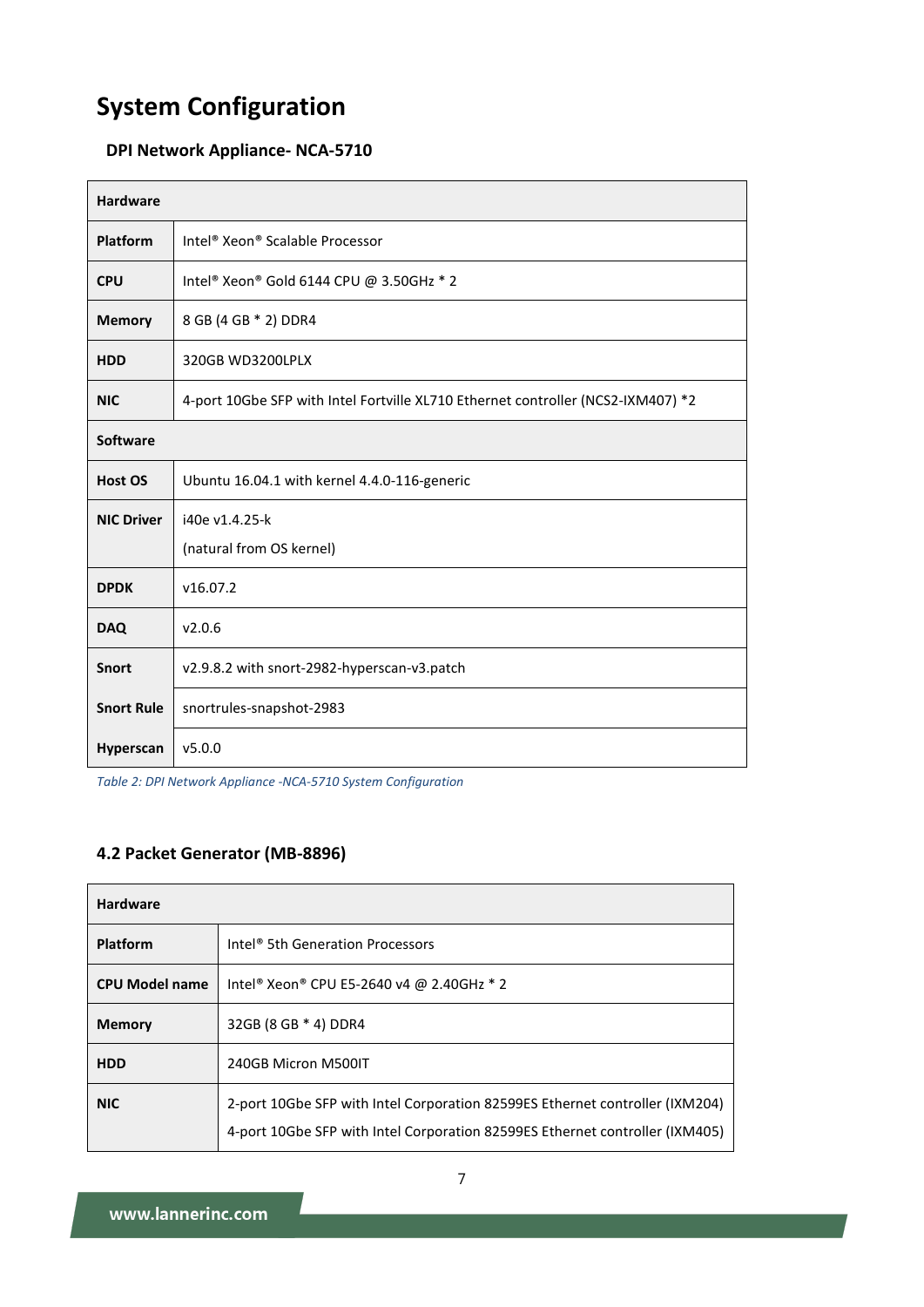| <b>Hardware</b> |                                     |
|-----------------|-------------------------------------|
| Software        |                                     |
| Host OS         | Ubuntu 16.04.3 with kernel 4.4.0-36 |
| <b>DPDK</b>     | v18.02                              |
| Pktgen-DPDK     | v3.4.9                              |

*Table 3: Packet Generator System Configuration*

### **Test Results**

**Test Case 1: Snort® running in kernel space vs Snort® running with DPDK kni.**

```
(Snort v2.9.8.2 + Hyperscan v5.0 + DPDK KNI)
```

| <b>Scenario</b> | Snort <sup>®</sup> +Hyperscan |          | Snort®+DPDK+Hyperscan |          | % in Difference |
|-----------------|-------------------------------|----------|-----------------------|----------|-----------------|
|                 | Pktgen                        | Snort    | Pktgen                | Snort    |                 |
|                 | Mbps                          | pkts/sec | Mbps                  | pkts/sec |                 |
|                 | 190                           | 34933    | 1252                  | 202909   | 658%            |
|                 | 191                           | 34271    | 1232                  | 199646   | 645%            |
|                 | 189                           | 34897    | 1257                  | 199445   | 665%            |
|                 | 190                           | 34262    | 1258                  | 200500   | 662%            |
|                 | 190                           | 34157    | 1251                  | 199432   | 658%            |

*Table 4: Test Case1 - Kernel Space vs DPDK kni*

Lanner appliance NCA-5710 (powered by Intel® Xeon® Scalable Processor,) achieved around **600%+** performance gain after running Snort® with DPDK kni and hyperscan.

#### **Test Case 2: Snort® default algorithm vs Snort® with Hyperscan patch.**

#### **(Snort v2.9.8.2 + Hyperscan v5.0 + DPDK KNI)**

| <b>Scenario</b> | Default Snort®+DPDK |          | Snort®+DPDK+Hyperscan |          | % in Difference |
|-----------------|---------------------|----------|-----------------------|----------|-----------------|
|                 | Pktgen              | Snort    | Pktgen                | Snort    |                 |
|                 | <b>Mbps</b>         | pkts/sec | <b>Mbps</b>           | pkts/sec |                 |
|                 | 550                 | 121217   | 1252                  | 202909   | 227%            |